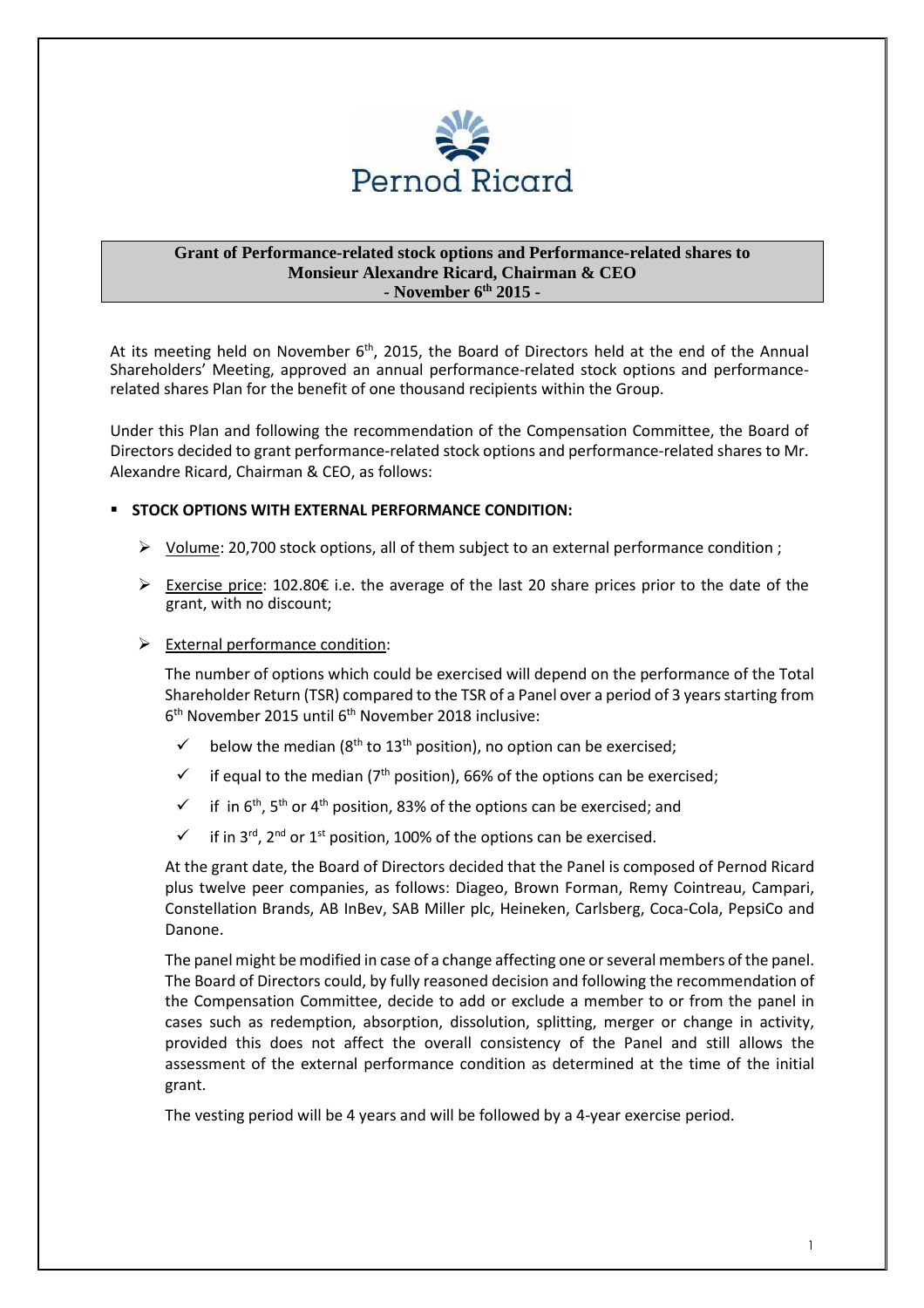#### **PERFORMANCE-RELATED SHARES WITH INTERNAL CONDITION:**

▶ Volume: 3,000 performance-related shares, all of them subject to an internal performance condition;

# > Internal performance condition:

The number of performance shares finally transferred shall be determined by the following ratios of the achieved Group's profit from recurring operations as compared to budgeted Group's profit from recurring operations for 3 consecutive financial years (2015/2016, 2016/2017 and 2017/2018).

The number of performance shares is determined as follows:

- If the achieving average is lower than or equal to 0.95: no performance share shall be vested;
- $\checkmark$  If the achieving average is between 0.95 and 1: the number of performance shares to be vested shall be determined by applying the percentage of linear progress between 0 and 100%;
- If the achieving average is equal to or higher than 1: 100% of the performance shares might be vested.

The vesting period of the performance-related shares is 4 years, without any further holding obligation. It is reminded that the Executive Directors shall comply with some holding requirements mentioned hereinafter.

#### **PERFORMANCE-RELATED SHARES WITH INTERNAL AND EXTERNAL CONDITIONS:**

- ▶ Volume: 5,500 performance-related shares, all of them subject to both internal and external performance conditions;
- Performance conditions: the number of performance shares will be definitively determined by application of the two performance conditions (first internal then second external) identical to those detailed above.

 $\&$  Firstly: application of the internal performance condition determined by the ratios of the achieved Group's profit from recurring operations as compared to budgeted Group's profit from recurring operations for 3 consecutive financial years.

The number of performance-based shares confirmed after application of the internal condition shall then be subject to the external condition.

 $\uparrow$  Secondly: application of the external performance condition determined by the performance of the Total Shareholder Return (TSR) of Pernod Ricard over the period from 6<sup>th</sup> November 2015 to 6<sup>th</sup> November 2018 (3 years) compared to the TSR of the Panel (e.g. same as for the stock options).

> The vesting period of the performance-related shares is 4 years, without any further holding obligation. It is reminded that the Executive Directors shall comply with some holding requirements mentioned hereinafter.